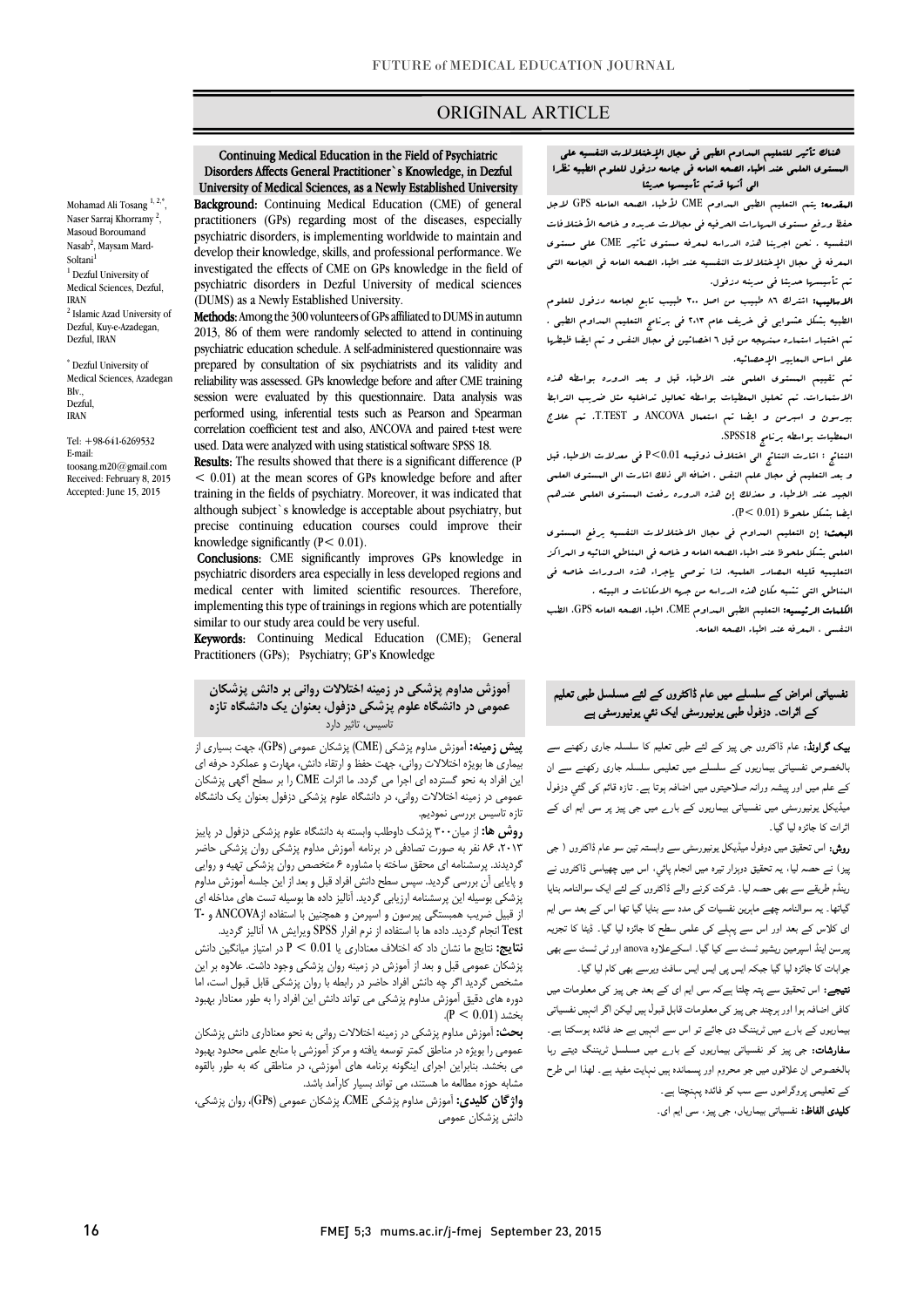## INTRODUCTION

Continuing Medical Education (CME) as set of activities to maintain and improve the knowledge, skills and professional performance of physicians seem to be essential (1).Education is an important part of medical systems which it`s executive processes has been investigated in some countries (2, 3). According to the changing of health care needs, many experts in healthcare fields believe that education of GPs like other health professionals is necessary to be continued by education system after their graduation.

Based on mentioned information, the CME system is established, programmed and implemented in many countries (4). CME has been enacted in Iran according to the other countries since 1990 to improve and update graduated people`s knowledge, skills and attitudes (5). As investigations indicate, an important reason to apply these kinds of plans and training programs is the lack of self-assurance among physicians who are working in outlying centers (4). On the other side, out of dated medicinal graduated personnel could be harmful to health system and human society (6). Due to the growing CME around the world, including Iran, an issue that is now considered is CME quality and effectiveness on increasing knowledge and improving attitudes and practices of GPs attending. Also, the main question is whether the application of time and energy, professors, participants, and administrative systems is efficient or not? Some experiences have raised doubts in this issue especially about suitability of educational planning, which has important role in manpower training in the medical community.

In addition, educational planning, as outline of training activity, determines course content and defines teaching method, expectations or demands of pupils, facilitating learning process methods, ways of students' assessment, program evaluation, and finally the schedule of course. Therefore, educational planning of the training process is so important (7).

Although, it is crystal clear which educational programs and trainings in health sciences should not be confined to students. In the other words, physician re-training schemes should also be considered. Therefore, new methods of educational programs should be applied to both of students and physicians. So, personnel training and comprehensive educational program according with the requirements of the health system is the main part of any medical education plan and it is important that education plan be in parallel with the updated society needs.

In this regard, personnel training and comprehensive educational program, which could respond to the needs of changing health society, is an important and crucial part of educational system (8).

Although, CME is applied in health system all the time, but there is not enough evidences about its benefits. Therefore, this investigation applied to study the effects of CME on GP`s knowledge in the field of psychiatry in Dezful University of medical sciences (DUMS) as a underserved medical center with limited scientific resources.

# **METHODS**

This study was Quasi-experimental research which investigated general practitioners knowledge in psychiatry

 field beside effects of CME on them. Statistical Society of the study was 300GPs, affiliated to DUM Sin autumn 2013, which Iran CME Act includes them. Simple random sampling of 300 physicians according to Morgan table, was carried out and sample size was  $n = 86$ .

In this study, inclusion criteria were: being GPs registered in CME interventions in the field of psychiatry, GPs were not required to use the internet in training session, the educational intervention don't be in the form of an online or unable to full time participate full time in training session were excluded. GPs outside of Dezful, Khuzestan provinces, Iran were excluded. base training. On the other hands, GPs if they were unwilling

 The self-administered questionnaire consists of two parts: questions that were related information such as age, marital status, and work experience. The second part was related to general practitioner`s knowledge about concepts and modern medical treatments in psychiatry, which included 35 choice questions for after training. the first part included demographic information and three multiple choice questions for before training and 35 multiple

 To determine the questionnaire justifiability, content and face validity index was used and the questions was revised by six expert professors of DUMS. Then, at a distance of 10 days questionnaire external validity. The Pearson correlation coefficient between scores of the questionnaire in the first and second times was obtained 0.8.Also, Cronbach's α method was applied to specify questionnaire internal validity and on 15 GPs Test re-test method was applied to determine and that was 0.83. V

After obtaining the necessary permits from CME leaders in DUMS, 86 self-administered questionnaires were filled out by GPs one to two hours before training to gather data from subjects. Then the training session held for one hour and 30 filled out by GPs. minutes after training session there test questionnaires were

 Then, for data analysis, inferential tests such as Pearson and Spearman correlation coefficient test, ANCOVA and T-test were used. Data were analyzed by SPSS18.0 software.

### RESULTS

 The number and percentages of demographic characteristics of GPs in DUMS attendees in this study are presented in Table 1.

 is a statistically significant difference among the mean scores As shown in tables 2 and 3, before and after education, there

| Table 1. Demographic Characteristics of the GPs<br>in DUMS |                  |  |  |  |  |  |
|------------------------------------------------------------|------------------|--|--|--|--|--|
| <b>Characteristics</b>                                     |                  |  |  |  |  |  |
| Number of GPs                                              | 86               |  |  |  |  |  |
| Age (Mean $\pm$ SD)                                        | $38.45 \pm 7.31$ |  |  |  |  |  |
| Work Experience (Mean $\pm$ SD)                            | $9.93 \pm 6.01$  |  |  |  |  |  |
| Gender                                                     |                  |  |  |  |  |  |
| Male $(\% )$                                               | 56 (65.1)        |  |  |  |  |  |
| Female $(\% )$                                             | 30 (34.9)        |  |  |  |  |  |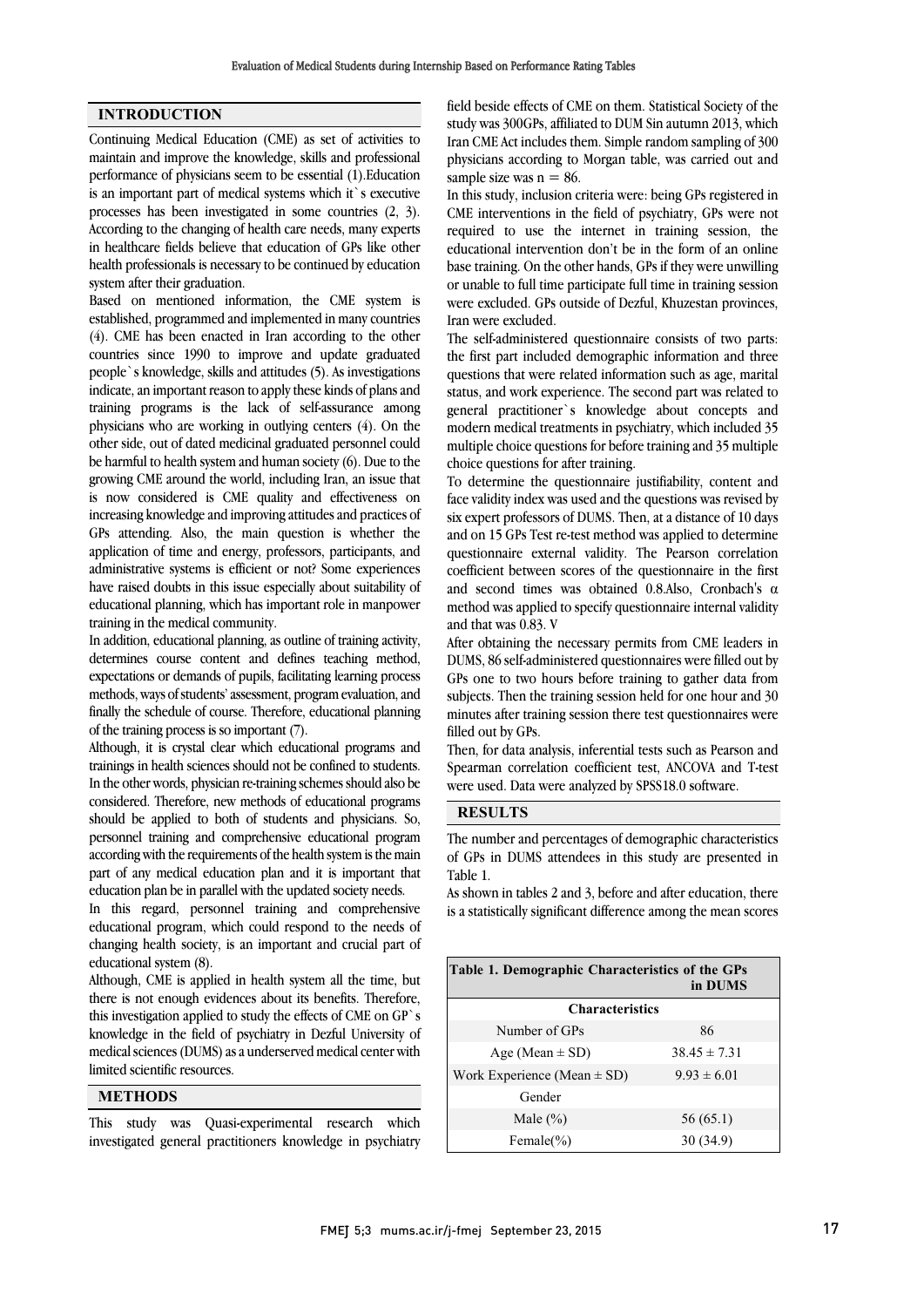| Table 2. The central tendencies and dispersion indices represent the scores of GP's knowledge in the field of<br>psychiatry in DUMS |                                         |                                                                                       |                       |                                 |                               |                       |                      |  |
|-------------------------------------------------------------------------------------------------------------------------------------|-----------------------------------------|---------------------------------------------------------------------------------------|-----------------------|---------------------------------|-------------------------------|-----------------------|----------------------|--|
|                                                                                                                                     | <b>Before training</b> Number of GPs=86 |                                                                                       |                       | After training Number of GPs=86 |                               |                       |                      |  |
| Psychiatry                                                                                                                          | Mean score                              | <b>Standard Erorr</b><br>Mean                                                         | Standard<br>deviation | Mean score                      | <b>Standard Erorr</b><br>Mean | Standard<br>deviation | P Value <sup>*</sup> |  |
|                                                                                                                                     | 9 3 4                                   | 0.22                                                                                  | 2.09                  | 1198                            | 0.27                          | 2.54                  | $P \le 0.001$        |  |
|                                                                                                                                     |                                         | * Differences between mean scores of GPs before and After Psychiatry training session |                       |                                 |                               |                       |                      |  |

| Table 3. Results of the univariate analysis of covariance (ANCOVA) for evaluating the knowledge of GP's of<br>DUMS in the field of psychiatry. |                   |                      |                 |               |                  |                  |            |  |
|------------------------------------------------------------------------------------------------------------------------------------------------|-------------------|----------------------|-----------------|---------------|------------------|------------------|------------|--|
|                                                                                                                                                | Sum of<br>squares | Degree of<br>freedom | Mean<br>squares | <b>F</b> test | Eta <sup>2</sup> | Power of<br>test | P value    |  |
| Pretest                                                                                                                                        | 352.094           |                      | 352.094         | 137.159       | 0.62             | 1.000            | $0.001**$  |  |
| level of knowledge                                                                                                                             | 61.682            |                      | 61.682          | 24.029        | 0.222            | 0.998            | $0.001***$ |  |
| Error                                                                                                                                          | 215.632           | 84                   | 2.569           |               |                  |                  |            |  |
| Total                                                                                                                                          | 9675.0000         | 86                   |                 |               |                  |                  |            |  |
| **significant with the p value of $0.001$                                                                                                      |                   |                      |                 |               |                  |                  |            |  |

| Table 4. The relationship between individual characteristics (age and work experience) with the level of<br>knowledge in GPs affiliated to DUMS in the field of psychiatry. |                        |        |             |                           |                |  |  |
|-----------------------------------------------------------------------------------------------------------------------------------------------------------------------------|------------------------|--------|-------------|---------------------------|----------------|--|--|
| Independent<br>The level of knowledge in general practitioners in the field of psychiatry.                                                                                  |                        |        |             |                           |                |  |  |
| Variable<br>Dependent<br>Variable                                                                                                                                           | Type of test           | Number | Coefficient | Error level<br>$(\alpha)$ | P value<br>(P) |  |  |
| Age                                                                                                                                                                         | Pearson<br>Correlation | 86     | $-0.124$    | 0.05                      | 0.26           |  |  |
| Work experience                                                                                                                                                             | Pearson<br>Correlation | 86     | -0.007      | 0.05                      | 0.95           |  |  |

 of GP's knowledge related to the field of psychiatry in the DUMS (9.34 vs. 11.98). The difference suggests the impact of CME on the GP's knowledge according to the field of psychiatry.

 According to Table 3, in the field of psychiatry, CME programs induction in the field of internal medicine on the impact of CME in the field of internal medicine on the knowledge of GPs was inversely related to their age. There was no significant relationship between work experience and level had more impact on knowledge of female GP's. Moreover, the of knowledge in the field of internal medicine.

shown in table 4, in the field of psychiatry, there is not significant reverse association between sex and the level of knowledge in GPs working in DUMS  $(p > 0.05)$ . Furthermore, there is not any significant relationship among age, work experience and the level of knowledge. According to the Spearman correlation coefficient which is

### DISCUSSION

 In the field of psychiatry, we investigated the efficacy of CME among GPs affiliated to DUMS. About 22 percent of differences were attributed to sex difference (data not shown).It has concluded that there is a significant alteration in the knowledge of GPs before and after education in the field of psychiatry. Based on the data obtained from DUMS, we clearly showed that there is a noticeable positive change in the knowledge in the effect of psychological education on GP's knowledge

 of GPs after performing the CME programs in the field of psychiatry. This study is in concomitance with the previous studies carried out by Rutz et al (9, 10).

 The effectiveness of CME programs can be evaluated at participants besides patient's care. The most common method which can be used to assess the efficacy of education is investigating the impact of training on participant's knowledge. According to aforementioned reasons, it is programs. On the other hand, CME programs are considered as necessary educational activities that maintain, develop, and increase the knowledge and professional performance of physicians. Continuing education is the most important way various levels including knowledge, attitudes, and skills of necessary and rational to study the effectiveness of CME to inform physicians of new healthcare programs.

 Both the fast development of medical sciences and protection of patients, who have the right to be cured by expert and knowledgeable physicians, are prominent examples of why CME has been targeted to be improved (11- of physicians who engage in CME programs, the necessity of revision in these programs is evident and inevitable. 15).Regarding the results of this study and based on the ideas

 It has been emphasized that individual differences such as sex, should be considered during evaluation of CME in the field of psychiatry (16). Considering the field of psychiatry, we studied

l